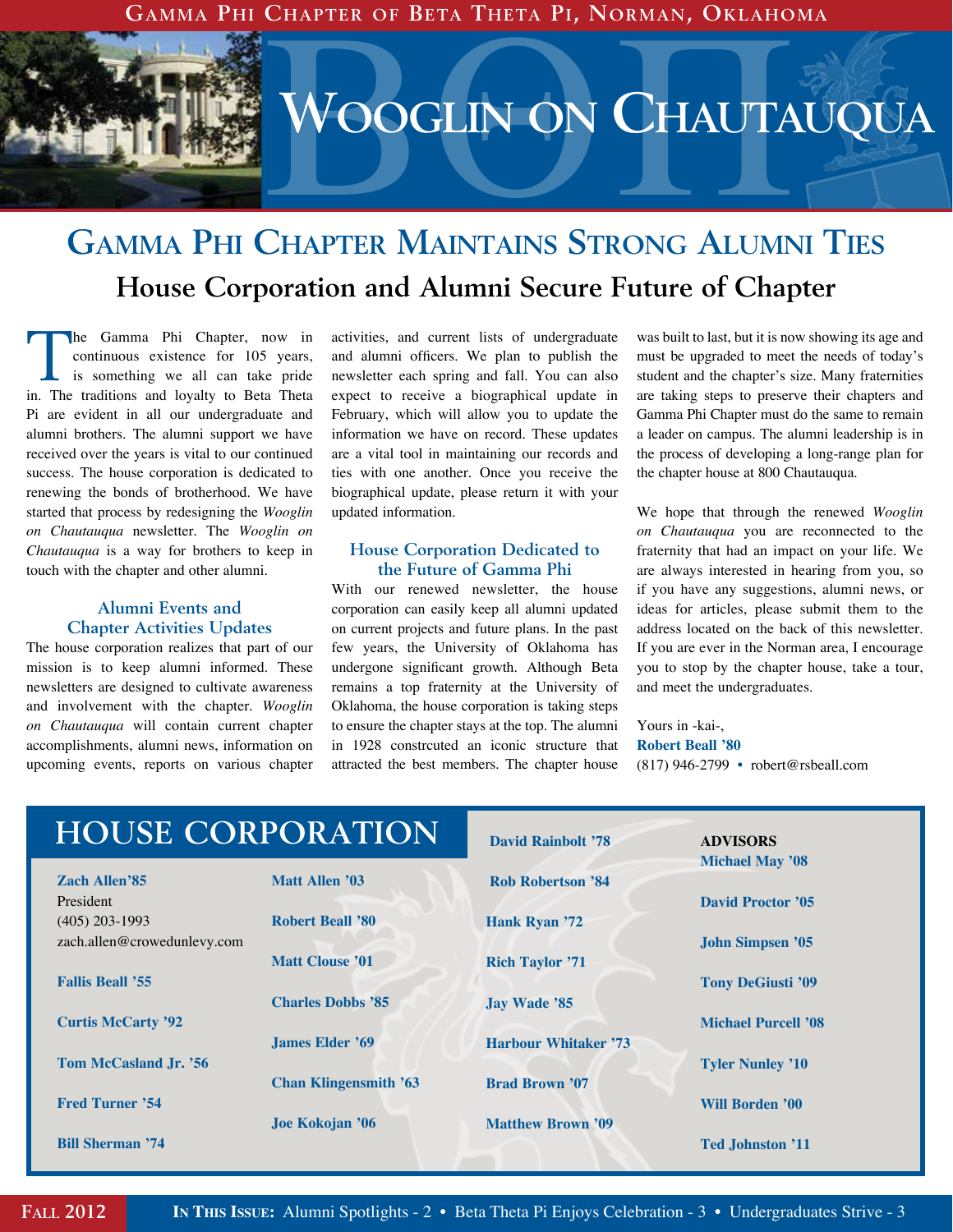

### **Bill Reed '55 Reminisces About His Beta Experience**

### *Alumnus Thankful for Gamma Phi Chapter*

In rush, Beta Theta Pi stood above all other fraternities. I felt blessed<br>to have received a Beta bid to start my fraternal journey as a Beta new<br>member, but I was very nervous as I moved into the impressive and<br>historic B n rush, Beta Theta Pi stood above all other fraternities. I felt blessed to have received a Beta bid to start my fraternal journey as a Beta new historic Beta barn. The first person I met was the housemother, who was a classy lady and became the pledges' very best friend. She recognized the need for social graces, skills and polish, and spent hours teaching us etiquette.

My pledge class was the last to live in the house during pledgeship. Several military veterans lived in the house and caused a strong boot camp atmosphere to be created. It opened with the famous Line Speech, where we learned that the path of becoming a member is a monumental task. Pledgeship left a lasting imprint on each of our lives. Those were happy times because when the members were asleep, and the cleaning was finished, the pledges would play. I still have this mental picture of us building a gigantic human pyramid in the lobby during cleanup. Not only did we acquire discipline and a work ethic, it also united us as a group.

We were constantly encouraged to be involved in intramural sports and student affairs. Saturday football weekends were a very special time for the chapter. The Beta Corporation, which managed the house, met on football Saturdays. As pledges, we were greatly impressed by the distinguished gentlemen who gave their time and charted the direction for the chapter. I hoped that someday I could give back to Beta as they did profusely with their time and their fortunes.

I remember the Barn Dance as the biggest of all fraternity parties. We spent day and night building the barn for this celebration. We also decorated with live animals brought in from a nearby farm. Only half the pledge class could bring a date to this gala event. The other half was instructed to visit and dance with members' dates. It was certainly a time to remember and everyone had fun.

The Gamma Pi Chapter of Beta Theta Pi is the leading fraternity at the University of Oklahoma because Beta pins are not handed out easily and high standards must be met to become a member. The other ingredient is the excellence that is material to becoming a Beta. A distinguished member challenged us in his senior speech to forever seek great raw material in the fraternity and in life. I have lived with those words throughout my life, and each day I realize the true significance of that profound statement.

Our Beta founding fathers recognized a divine creator, as did the founding fathers of our great country. We are constantly reminded of this as the Beta



Doxology is sung at the end of each chapter meeting. As I have repeated many times before in Wooglin, "I thank God I am a Beta."

Yours in -kai-, **Bill K. Reed '55** (405) 642-3401

# **Alumnus Pursues Dream that Started in Beta House**

**Lackubility Community States** Theta Theta Pi because of the members he met during rush. Although his father, **Robert Barr** <sup>1</sup>61, remained objective, Link desired to carry on his father's laceau. "The historic factor in s members he met during rush. Although his father, **Robert Barr**  legacy. "The biggest factor in signing Beta was the guys I met. They were really good guys and of high caliber. I wanted to be a part of that." Link came from a small town and sought a network that would help him succeed during his college career. "Beta gave me a strong foothold very early in my time at OU. Being a part of Beta was a big help in my collegiate experience."



After earning a bachelor's degree in letters, Link and his father created Barr Energy to assist with the logistics of Pioneer Trucking, LLC. In 2005, Link bought out his father and in 2007 he sold Barr Energy to High Sierra. Link still works with Pioneer Trucking, LLC, and Fluid Service, LLC. He credits Beta Theta Pi for helping him become successful. "Beta gave me the opportunity to see folks who are motivated and natural achievers. I was unable to avoid being impacted by this. It motivated me."

During Link's time in the chapter, there were many undergraduate brothers and alumni who pushed him to be better. "There were certain guys in the house who would sit down with you and really talk to you, not just about the surface issues, but about the topics that were most important to you. These guys really helped open my eyes to see that we had a support structure." Link's father taught him a lot about the importance of values and ethics. Link believes that being a member of the Gamma Phi Chapter helped further instill their importance. "Being around such a good group of guys helped me gain confidence both personally and professionally."

In Link's spare time, he enjoys riding motorcycles. "I've ridden motorcycles since I was eight. I have always had the interest and natural mechanical ability like my grandfather. It might have been passed down genetically." Link and a few friends have started weeklong motorcycle trips. "The whole idea for the world-wide trips began when **Jay Wade '85** and I were freshmen in college. However, like many dreams, there was a lot of talk with no action, until recently. Our plan started to take shape and we mapped out our route." To date, Link has already crossed Canada, the west coast of the United States, and the Baja peninsula of Mexico off the list. In the near future their rides will cover South America, South Africa and Australia. When Link is not on the road, he spends time with his daughters, Kirstin and Ali. Link resides in Oklahoma City and can be contacted at lbarr@highsierracrudeoil.com.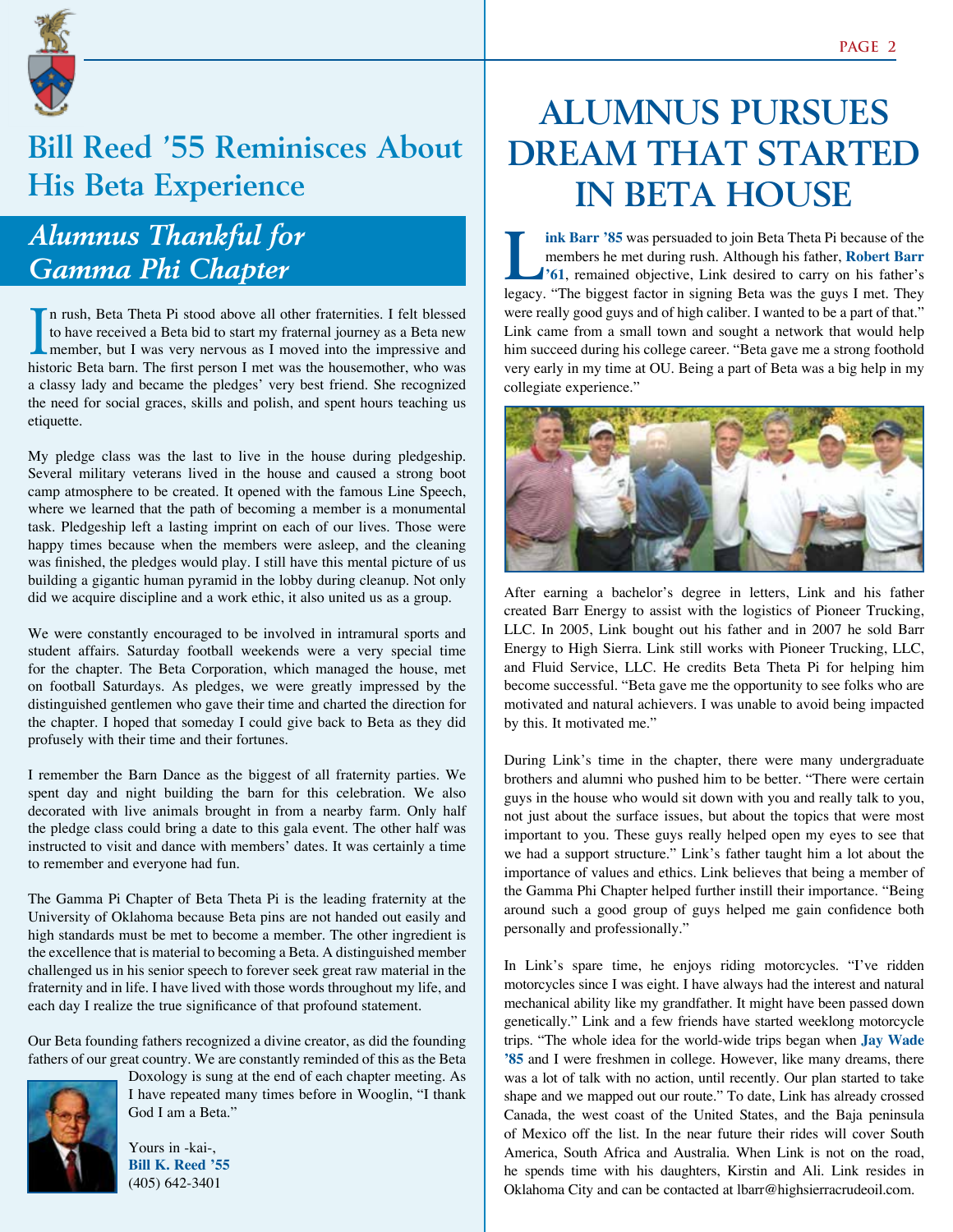### **Beta Theta Pi Enjoys Celebration** *Join Us for the Next Loving Cup*



*Conner Walker '15 and Ryan Griffith '15 at the Beta Wooden Institute with Jeffrey Cartmell '09.*



*John Miller '12, Sebastian Pelky '13, Ryan Kearney '13, Thomas Owens '15, Sam Rainbolt '15, and Mitch West '12 formed a group called the Beta Dragons and sang at Loving Cup 2012.*



B

 $-\Theta$ 

<u>pa</u>

*Spencer Wilson '12 with Matt Holliman '12 and their dates for Loving Cup 2012*

**Our chapter celebrated the first annual Beta Theta Pi**<br>
Skirvin Explorer Skirvin Hilton Hotel. The celebration is for alumni,<br>
Skirvin Hilton Hotel. The celebration is for alumni, Loving Cup last March at Oklahoma City's historic active members, and our Sweethearts. More than 500 Betas and guests filled the hotel as we shared dinner, drinks and live entertainment. The guests enjoyed performances from the Beta Dragons, our chapter's octet, and recognized **Joseph** 



**Nigh '11** as Ralph G. Thompson Memorial Award Pledge of the Year and **Robert Beall '76** as Alumnus of the Year.

Your next opportunity to participate in this growing tradition will be Saturday, February 23, 2013, at the second annual Beta Theta Pi Loving Cup. You can register today at www. oklahomabeta.org. We look forward to seeing you there!

### **Undergraduates Strive to Reach Goals** Gamma Phi Chapter Recruits Leaders

hank you, alumni, for helping make recruitment a success. We could not have signed another excellent, well-rounded, and diverse group without your support. Now that we are well into the fall semester, football occupies our weekends and academics remain our focus throughout the week.

#### **Mentoring Young Brothers**

Last spring, we finished first in the IFC grade rankings with a 3.29 G.P.A. It is not only the highest G.P.A. our chapter has ever achieved, but also the highest of any fraternity on campus. We hope to repeat that performance this semester. With support from alumnus **Robert Beall '80**, we have begun a new initiative that focuses on academics. We pair outstanding junior and senior members with four to five new members. These older members serve as academic mentors throughout the semester and make sure the newest class is getting individualized support.

#### **Serving the Community**

In the past year, our chapter has renewed our focus of serving the community. More than 40 members participate in the Big Brothers Big Sisters program. Other members give back to the community by volunteering at the Regional Food Bank or Salvation Army. Last semester, our members completed nearly 2,000 service hours.

#### **Recruiting Leaders**

We signed 60 new members with an average G.P.A. of 3.7 and average ACT of 27. Six are all-state athletes, seven are in the President's Leadership Class, and five are Eagle Scouts. This is a great pledge class and we are excited to have them be a part of our chapter. The pledge class is involved in University Sing with Gamma Phi. With added talent from Gamma Phi, we have a winning show.

We are striving to earn the  $\blacksquare$ President's Trophy. Last year, we were the overall category winner in campus activities. With our academic record and the outstanding service our chapter has performed, the Gamma Phi Chapter is positioned to win. In addition to university recognition, we won our 13th Sisson Award.

|                      |       | <b>TOP FIVE FRATERNITY</b><br><b>GRADE STANDINGS</b><br><b>SINCE 1948</b> |              |              |  |
|----------------------|-------|---------------------------------------------------------------------------|--------------|--------------|--|
| <b>Beta Theta Pi</b> | First | Second                                                                    | <b>Third</b> | <b>Total</b> |  |
| Delta Upsilon        | 61    | 25                                                                        | 15           | 101          |  |
| Delta Tau Delta      | 9     | 19                                                                        | 21           | 49           |  |
| Lambda Chi Alpha     | 3     | 18                                                                        | 25           | 46           |  |
| Sigma Alpha Epsilon  | Q     | 16                                                                        | 19           | 44           |  |
| <b>Brighton and</b>  | - 2   | Q                                                                         | 6            | 17           |  |

Thank you, alumni, for the support you provide. As always, we welcome you to visit the house anytime you want.

Yours in -kai-, **Zach Lanier '09** Chapter President (405) 919-9954 zlanier@ou.edu